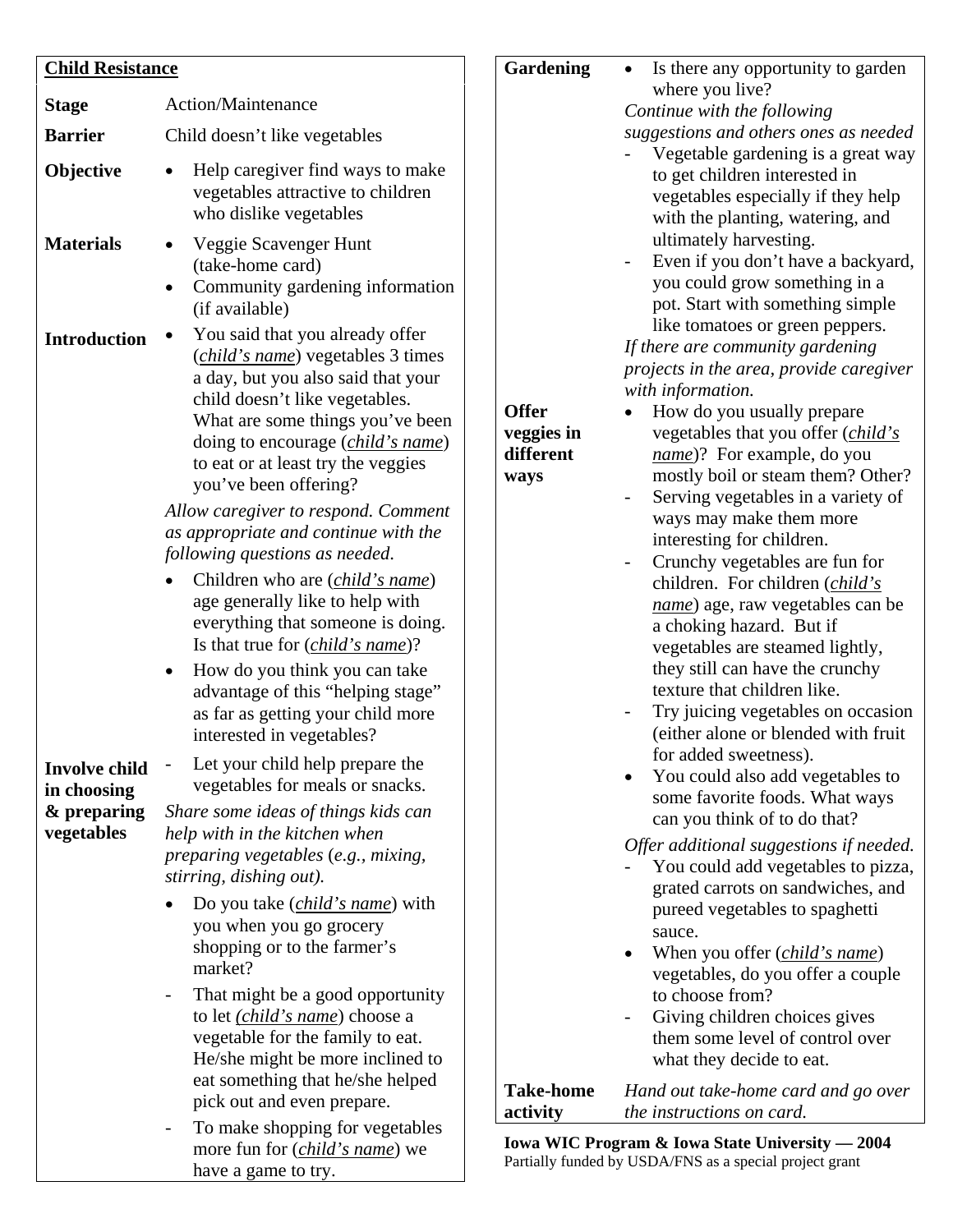## **Resistencia del niño(a)**

| <b>Etapa</b>                           | Acción/Mantenimiento                                                                                                                                                                                                                                                                                                                                                                                                                                                                                                                                                                                                                                                    |
|----------------------------------------|-------------------------------------------------------------------------------------------------------------------------------------------------------------------------------------------------------------------------------------------------------------------------------------------------------------------------------------------------------------------------------------------------------------------------------------------------------------------------------------------------------------------------------------------------------------------------------------------------------------------------------------------------------------------------|
| <b>Obstáculo</b>                       | Al niño(a) no le gustan las verduras                                                                                                                                                                                                                                                                                                                                                                                                                                                                                                                                                                                                                                    |
| Objetivo                               | Ayudar a la persona que cuida al<br>niño(a) a encontrar maneras de<br>preparar verduras que sean atractivas<br>para los niños que no le gustan<br>las verduras                                                                                                                                                                                                                                                                                                                                                                                                                                                                                                          |
| <b>Materiales</b>                      | Búsqueda de verduras<br>(tarjeta para la casa)<br>Información de proyectos de<br>jardinería en la comunidad<br>(sí esta disponible)                                                                                                                                                                                                                                                                                                                                                                                                                                                                                                                                     |
| Introducción                           | Usted dijo que ya le ofrece verduras<br>a <i>(nombre del niño(a))</i> tres veces al<br>día pero luego dijo que a él/ella no le<br>gustan las verduras. ¿Qué cosas ha<br>estado haciendo usted para hacer<br>que él/ella por lo menos pruebe las<br>verduras que usted le está<br>ofreciendo?                                                                                                                                                                                                                                                                                                                                                                            |
|                                        | Dele tiempo para que responda, comente<br>según sea apropiado y continúe con las<br>siguientes preguntas según sea<br>necesario.<br>Generalmente a los niños de la edad<br>de ( <i>nombre del niño(a)</i> ) les gusta<br>ayudar con cualquier cosa que<br>alguien esté haciendo. ¿Es cierto eso<br>para ( <i>nombre del niño(a)</i> )?<br>¿Cómo piensa usted que puede<br>aprovechar esa 'etapa de querer<br>ayudar' para hacer que a <i>(nombre</i><br><i>del niño (a))</i> le interesen más las                                                                                                                                                                       |
|                                        | verduras?                                                                                                                                                                                                                                                                                                                                                                                                                                                                                                                                                                                                                                                               |
|                                        |                                                                                                                                                                                                                                                                                                                                                                                                                                                                                                                                                                                                                                                                         |
| que elija y<br>prepare las<br>verduras | Comparta algunas ideas de cosas en las<br>que los niños puedan ayudar en la<br>cocina cuando se están preparando las<br>verduras, mezclar, revolver, etc.<br><i>i</i> ( <i>Nombre del niño (a)</i> ) va con usted<br>cuando va al supermercado o al<br>Mercado de granjeros (en el verano)<br>para hacer la compra de comidas?<br>Esa puede ser una buena<br>oportunidad para que él/ella elija una<br>verdura para que la familia la coma.<br>(Nombre del niño (a)) estará más<br>inclinado a comer algo que él/ella<br>escogió o ayudó a preparar.<br>Para hacer la compra de verduras<br>más divertida para (nombre del niño<br>(a)) tenemos un juego para que usted |
| Envuelva al<br>niño (a) para           | Deje que él/ella prepare las verduras<br>para la cena o meriendas.<br>lo juegue con él/ella.                                                                                                                                                                                                                                                                                                                                                                                                                                                                                                                                                                            |

### **Jardinería Ofrezca las verduras en diferentes formas**   $\bullet$  *i*. Existe la posibilidad de tener un jardín donde vive usted? *Continúe con las siguientes sugerencias y añada otras según sea necesario* - Sembrar verduras es una forma muy buena para hacer que los niños se interesen por las verduras, especialmente si ayudan a plantar, regar y cultivar las plantas. - Aunque usted no tenga un jardín, usted puede cultivar en un maceta algo simple como pimientos verdes o tomates. *Si hay proyectos de jardinería para la comunidad del área, provea la información* • ¿Generalmenta, cómo prepara usted las verduras que le ofrece a *(nombre del niño (a))* (hervidas, al vapor, etc.)? Servir verduras en una variedad de formas, las hace más interesantes para los niños. - Las verduras crujientes son divertidas para los niños de la edad de *(nombre del niño (a))*, pero las verduras crudas puede causar que se ahogue. Pero si cocina las verduras un poco, evita él/ella que se ahogue y las verduras conservan la textura crujiente que tanto le gusta a los niños. Intente hacer jugos de verduras ocasionalmente (solos o mezclados con frutas para que sean mas dulces). • También puede añadir verduras a algunas de sus comidas favoritas. ¿Puede pensar en que maneras hacer eso? *Ofrezca sugerencias adicionales si es necesario.*  - Puede añadirle verduras a la pizza, o zanahorias ralladas en los emparedados, puré de verduras a las salsas para espaguetis. • ¿Cuándo le ofrece verduras a *(nombre del niño (a))* le da algunas alternativas de donde elegir? Darle opciones a los niños les da un nivel de control sobre los que ellos deciden comer. **Actividad para la casa**  *Entréguele la tarjeta de actividad para la casa y repase las instrucciones en la tarjeta.*

**Iowa WIC Program & Iowa State University — 2004**  Partially funded by USDA/FNS as a special project grant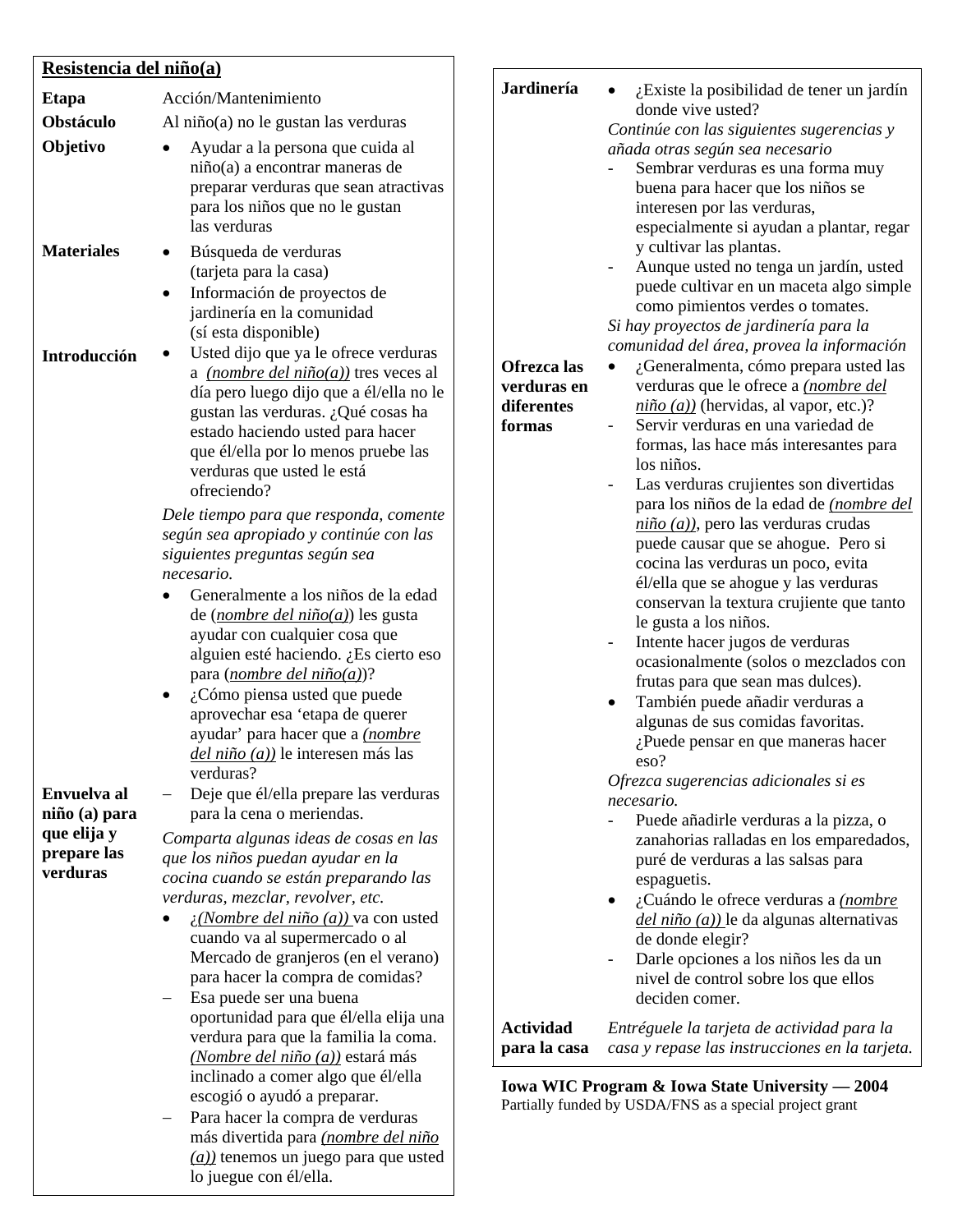| <b>Veggie Scavenger Hunt</b>                                                                                                                                                                                                                                                    | <b>Veggie Scavenger Hunt</b>                                                                                                                                                                                                                                                     | <b>Veggie Scavenger Hunt</b>                                                                                                                                                                                                                                                    |
|---------------------------------------------------------------------------------------------------------------------------------------------------------------------------------------------------------------------------------------------------------------------------------|----------------------------------------------------------------------------------------------------------------------------------------------------------------------------------------------------------------------------------------------------------------------------------|---------------------------------------------------------------------------------------------------------------------------------------------------------------------------------------------------------------------------------------------------------------------------------|
| <b>Instructions:</b> Look for these different kinds<br>of veggies when you go to the grocery store<br>or farmer's market. Circle the ones you<br>actually eat. Bring your card to your next<br>visit. If you eat two veggies from each group<br>you will receive a small prize. | <b>Instructions</b> : Look for these different kinds<br>of veggies when you go to the grocery store<br>or farmer's market. Circle the ones you<br>actually eat. Bring your card to your next<br>visit. If you eat two veggies from each group<br>you will receive a small prize. | <b>Instructions:</b> Look for these different kinds<br>of veggies when you go to the grocery<br>store or farmer's market. Circle the ones<br>you actually eat. Bring your card to your<br>next visit. If you eat two veggies from each<br>group you will receive a small prize. |
| Root veggies<br>radish<br>sweet potato<br>beet<br>carrots                                                                                                                                                                                                                       | Root veggies<br>radish<br>sweet potato<br>beet<br>carrots                                                                                                                                                                                                                        | Root veggies<br>radish<br>sweet potato<br>beet<br>carrots                                                                                                                                                                                                                       |
| Veggies with seeds                                                                                                                                                                                                                                                              | Veggies with seeds                                                                                                                                                                                                                                                               | Veggies with seeds                                                                                                                                                                                                                                                              |
| winter squash<br>eggplant<br>peppers<br>tomatoes                                                                                                                                                                                                                                | winter squash<br>eggplant tomatoes<br>peppers                                                                                                                                                                                                                                    | winter squash<br>eggplant tomatoes<br>peppers                                                                                                                                                                                                                                   |
| <b>Green leafy vegetables</b>                                                                                                                                                                                                                                                   | <b>Green leafy vegetables</b>                                                                                                                                                                                                                                                    | <b>Green leafy vegetables</b>                                                                                                                                                                                                                                                   |
| cabbage<br>spinach<br>kale<br>lettuce                                                                                                                                                                                                                                           | cabbage<br>kale<br>spinach<br>lettuce                                                                                                                                                                                                                                            | spinach<br>kale<br>cabbage<br>lettuce                                                                                                                                                                                                                                           |
| <b>Stem and flower vegetables</b>                                                                                                                                                                                                                                               | <b>Stem and flower vegetables</b>                                                                                                                                                                                                                                                | <b>Stem and flower vegetables</b>                                                                                                                                                                                                                                               |
|                                                                                                                                                                                                                                                                                 |                                                                                                                                                                                                                                                                                  |                                                                                                                                                                                                                                                                                 |
| asparagus cauliflower<br>celery<br>broccoli                                                                                                                                                                                                                                     | asparagus cauliflower<br>celery<br>broccoli                                                                                                                                                                                                                                      | asparagus cauliflower<br>broccoli<br>celery                                                                                                                                                                                                                                     |
| Iowa WIC Program & Iowa State University - 2004<br>Partially funded by USDA/FNS as a special project grant                                                                                                                                                                      | Iowa WIC Program & Iowa State University - 2004<br>Partially funded by USDA/FNS as a special project grant                                                                                                                                                                       | Iowa WIC Program & Iowa State University - 2004<br>Partially funded by USDA/FNS as a special project grant                                                                                                                                                                      |